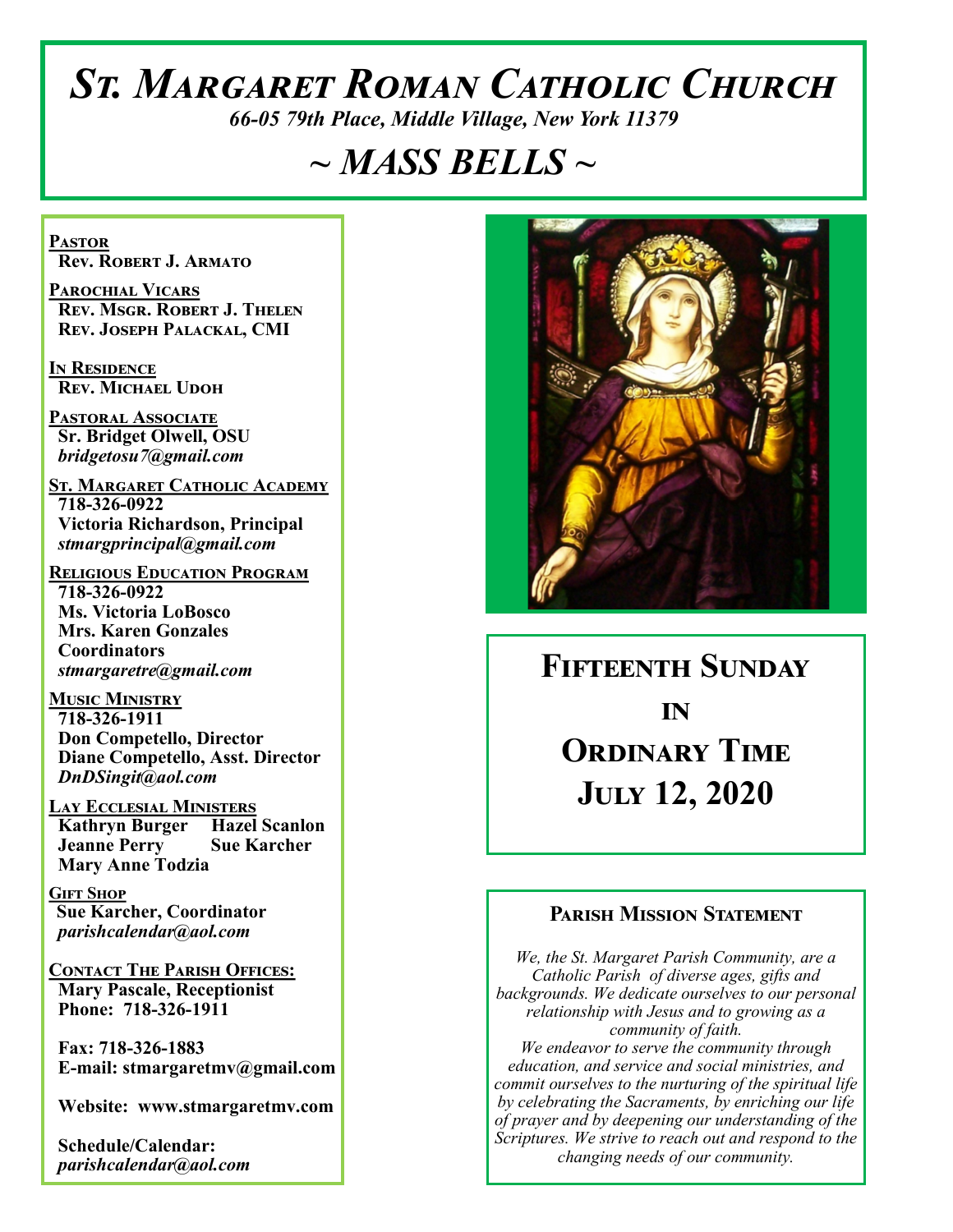## *MASSES FOR THE WEEK*

| SUN.         | <b>JULY 12 - FIFTEENTH SUNDAY</b><br><b>IN ORDINARY TIME</b>                                                                |
|--------------|-----------------------------------------------------------------------------------------------------------------------------|
| 7:30<br>9:00 | Johana Tramposch<br>Il Popolo della Parrocchia/Geraldine<br>Ciaccio/Philip, Leonardo e Maria Curatolo<br>Josephine Cardone/ |
| 10:30        | Rose Diglio                                                                                                                 |
| <b>NOON</b>  | Fire Lt. Kevin J. & William Pfeifer                                                                                         |
| 5:00PM       | Anthony & Antoinette Santora                                                                                                |
| MON.         | JULY 13 - ST. HENRY                                                                                                         |
| 7:00         | <b>Timothy Corbett</b>                                                                                                      |
| 9:00         | Rose D'Amato                                                                                                                |
| TUE.         | <b>JULY 14 - ST. KATERI TAKAKWITHA</b>                                                                                      |
| 7:00         | Anna Vecchione                                                                                                              |
| 9:00         | John Nespoli                                                                                                                |
| WED.         | <b>JULY 15 - ST. BONAVENTURE</b>                                                                                            |
| 7:00         | <b>Dick Policke</b>                                                                                                         |
| 9:00         | <b>Ida Tollis</b>                                                                                                           |
| THU.         | JULY 16 - OUR LADY OF MT. CARMEL                                                                                            |
| 7:00         | <b>Madaline Sepe</b>                                                                                                        |
| 9:00         | Ida Lento/Maria Falsetta                                                                                                    |
| FRI.         | <b>JULY 17 - WEEKDAY</b>                                                                                                    |
| 7:00         | Rosemarie Sparacio                                                                                                          |
| 9:00         | Intention of Allen McConville                                                                                               |
| SAT.<br>9:00 | <b>JULY 18 - ST. CAMILLUS deLELLIS</b><br><b>Collective: Frank Sannicantro/</b><br>Robert Thoering/                         |
| 5:00PM       | Peter Bojceniuk                                                                                                             |
| SUN.         | JULY 19 - SIXTEENTH SUNDAY IN<br><b>ORDINARY TIME</b>                                                                       |
| 7:30         | Leo McMenna                                                                                                                 |
| 9:00         | Daniele Bussa/Geraldine Ciaccio/                                                                                            |
| 10:30        | People of the Parish                                                                                                        |
| <b>NOON</b>  | David P. Jones (BIRTH)                                                                                                      |
| 5:00PM       | Patrick & Mary (Kett) Morrissey                                                                                             |

**THE CHURCH IS OPEN FOR ALL WEEKDAY AND WEEKEND MASSES, USING THE REGULAR SCHEDULE. PLEASE WEAR A FACEMASK AND PRACTICE SOCIAL DISTANCING.**

## **PARISH INFORMATION**

## **Rectory Office Hours**

**Monday - Friday - 9am to Noon and 1pm to 5pm Saturday - by appointment Sunday - closed**

**CONFESSIONS** - **temporarily by appointment with a priest.**

**NOVENA** to Our Lady of the Miraculous Medal Mondays after the 9am Mass. **SUSPENDED**

**THE ROSARY AND DIVINE MERCY** devotion are prayed every morning in the church at 8:30am. **SUSPENDED**

#### **BAPTISMS take place every Sunday as needed. Please call the rectory for an appointment and to register your child.**

**WEDDINGS MUST** be scheduled at least six months in advance by appointment with a priest or a deacon. Please call the rectory office. For marriage preparation information visit www.pre-cana.org.

**THE ENGLISH CHOIR** rehearses on Tuesday, at 7 pm in the Church. Tenors and baritones needed! **SUSPENDED**

**IL CORO ITALIANO** prattica ogni Domenica prima della Messa Italiana. **SUSPENDED**

**THE YOUTH CHOIR** rehearses on Monday, from 6-7 pm in the Church. For more info, DnDsingit@aol.com **SUSPENDED**

**BOY SCOUT TROOP #119** meets on Tuesdays from 7:15-9 pm in the Parish Hall. New members are welcome, age 10 1/2 & up. Call Mr. Krzewski, 718-894-4099. **SUSPENDED**

**CUB PACK #119** meets on Mondays from 7-8:30 pm in the Parish Hall. New members welcome, age 6 to 10-1/2. Call Mr. Krzewski, 718-894-4099. **SUSPENDED**

**SENIOR CITIZENS** meet every Wednesday at 12 Noon in the Parish Center. **SUSPENDED**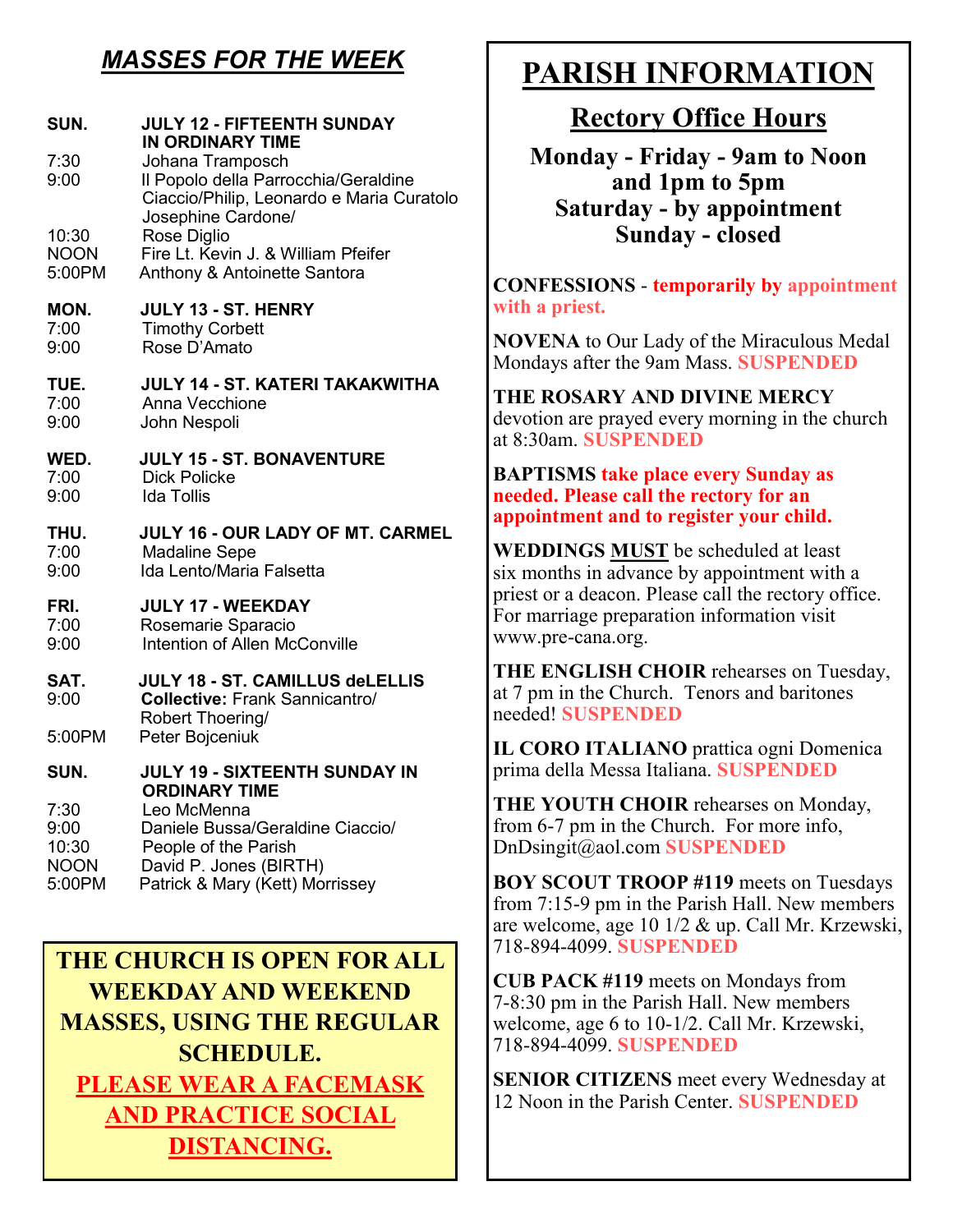# PLEASE PRAY FOR OUR SICK

Connie Faccibene, Linda Frazier, Cari Ann Falk-LoBello, Glen Falk, Ronald Frazier, Robert Sabini, Lee Falk, Scott White, McKinley Kelleher, Sean Harrison, Justin James Quirke, Elizabeth Ott, Mary Harrison, John Murphy, Anne McGinnis, Norma Voyer, Vicky Turato, Julio Pelaez, Maritza Gutierrez, Graciela Mora, Cindy Mulore, Salvatore Tuttolomondo, Gloria Mojica, Gloria Pemaj, Anne Gorian, Allen McConville, Joseph Simon, Jack Marchindiondo, The Scaturro Family, Louis Pittelli, Marion Caracciola, Giovanni Campo, Edward Stoltzenberg, Louis Pittelli, James Graff, Carol Arevalo, Immaculate Marge D'Elia, Jim O'Friscoll, Mary Rigovich, Matteo Sabini, Bob Biolsi, The Mojica Family, Msgr. Leonard Badia, Matthew Zender, Cathie Greulich, Joseph & Mary Augustine, Anthony Pittelli, Josephine Hartnett, Karen Schaefer, Jill Archbold, Fr. Paul Weirichs CP, Hannah Lehman, Daniel Wilson, John Austin Bryzgornia, Dave Kazmier, John Nogiewich, Tim Rooney, Frank Ciccone, Cindy Heege, Dr. Ajay Lodha, Dr. Vincent P. Rappa, Charlie Krzewski,

*The names will remain for 3 months, please call 718-326-1911 and ask for continued prayers.*

## **Prayer Requests**

**Pray for vocations to the Priesthood and Religious Life. Pray for first responders and medical personnel.**

**Please pray for our men and women from our Parish serving in the defense of our country: Lt. Col. Thomas Frohnhoefer Sgt. Robert A. Domenici** 



*WE RECALL OUR BELOVED DECEASED*

*May they rest in Christ's Peace!*

## **MEMORIALS**

#### *WINE & HOST THIS WEEK*

*are offered in memory of Peter Bojceniuk at the request of Helen Bojceniuk.* 

#### *LAMP & CANDLE THIS WEEK*

*are offered in memory of Peter Bojceniuk at the request of Helen Bojceniuk.*

#### *TABERNACLE LAMP THIS WEEK*

*is lit in memory of Peter Bojceniuk at the request of Helen Bojceniuk.*



## *OUR LADY OF MOUNT CARMEL JULY 16*

#### **TODAY'S READINGS**

 *Fifteenth Sunday in Ordinary Time*

Is 55:10-11 Ps 6510-14 Rom 8:18-23 Mt 13:1-23 or Mt 13:1-9

## **READINGS FOR THE WEEK**

Monday:

| $\bf{I}$ s 1:10-17 |
|--------------------|
| Ps 50:8-9,16bc-17, |
| 21, 23             |
| Mt $10:34-11:1$    |

Tuesday: Is 7:1-9

Ps 48:2-3a, 3b-4, 5-8 Mt 11:20-24

 Wednesday: Is 10:5-7, 13b-16 Ps 94:5-10, 14-15 Mt 11:25-27

> 19-21 Mt 11:28-30

 Thursday: Is 26:7-9, 12, 16-19 Ps 102:13-14ab, 15-18,

Saturday: Mi 2:1-5

Friday: Is 38:1-6, 21-22, 7-8 Is 38:10,11,12abcd,16 Mt 12:1-8

> Ps 10:1-4, 7-8, 14 Mt 12:14-21

 Sunday: Wis 12:13, 16-19 Ps 86:5-6, 9-10, 15-16 Rom 8:26-27 Mt 13:24-43 or Mt 13:24-30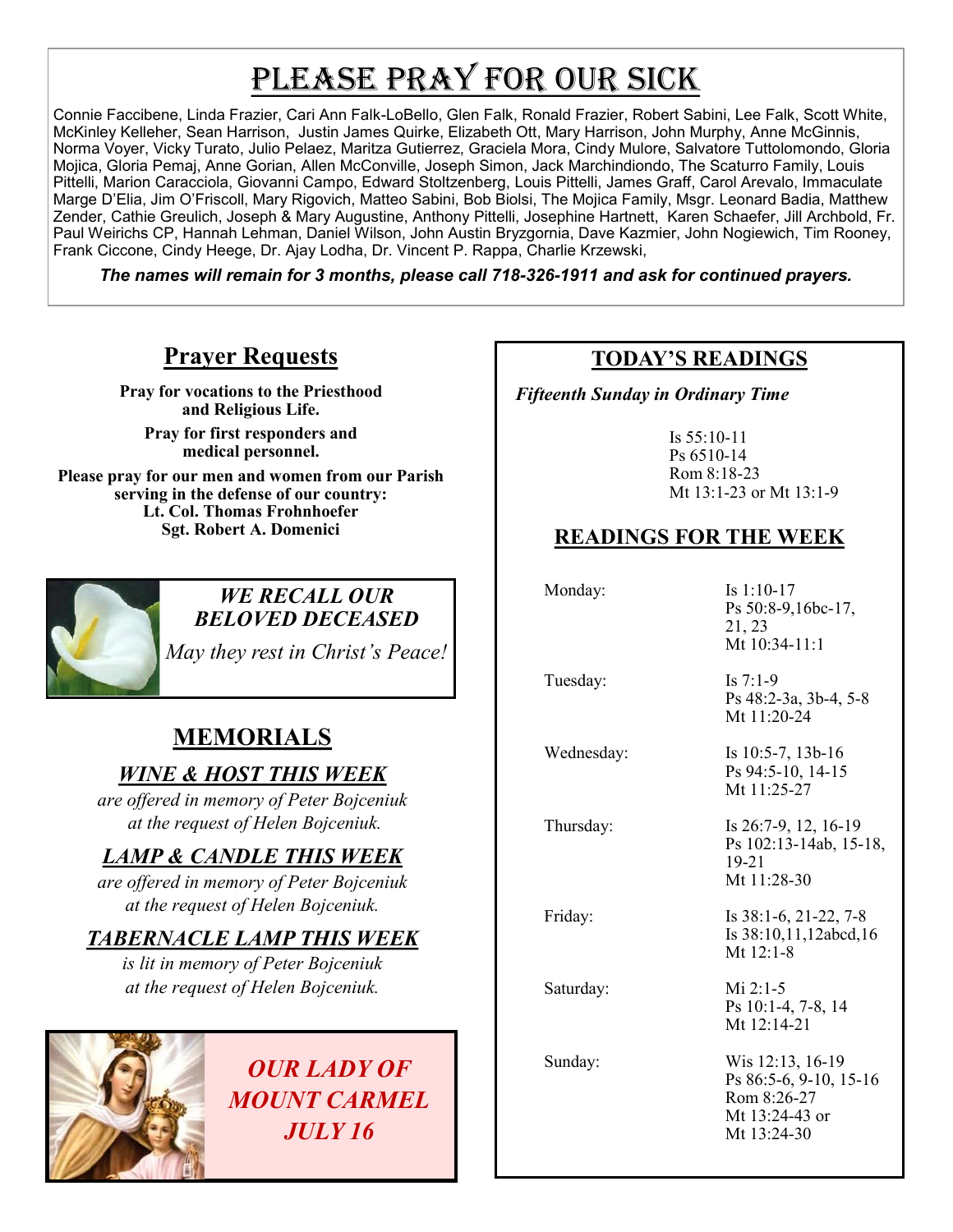#### *"From Seeds to Produce"*

 One of the great things about living here in Middle Village is the beauty of the house gardens on every block. Even some of our commercial strips have planters of flowers hanging below apartment windows above the stores. Less visible are the bountiful vegetable and flower gardens in many of the back yards.

 As pleasant as they are to look at, the reality is that a lot of backbreaking work goes into the planting and maintenance. Every flower petal represents a drop of sweat; every vegetable harvested has required a lot of care to produce. Not every seed that's planted results in a strong plant, no less in a bouquet of flowers or baskets of vegetables. And then there are the weeds that constantly spring up.

 As is true with plants, even more so with respect to our souls and faith. God plants the seed of faith in every soul, but the care of the soul and the growth of faith require human effort. Just as a neglected garden can get overrun by weeds or burnt up by the summer's heat without sufficient watering, so our souls can suffer when we do not pay proper attention to the development of our faith and/or allow sin to creep in and the lack of practice to weaken whatever faith we possess.

 On the positive side, a well-tended soul, nourished by prayer, reception of the Sacraments, and meditation on the Scriptures animates an individual to follow the Lord more closely and to produce the fruits of a virtuous life and good works.

 As we return to church, we all need to be more attentive to our practice of the Faith and to our commitment to Christian discipleship and the proper use of our time, treasure, and talents. Everything we need in order to grow and to produce is available to us by the grace of God. It remains for each of us to help in building up the Mystical Body of Christ by responding to the Gift of His Holy Spirit.

May God bless you and strengthen you in Christ Jesus!

#### **~ Fr. Armato**

## **WE** *ARE* **OPEN!**

We have resumed our Mass schedule! Attendance is limited to a *maximum of* 25% of the capacity of the church, in our case, about only *96 people*. Members of the same household can sit together, but all others MUST sit apart from others by six feet. Sit in the pews ONLY at the places marked by a cross  $($ "+" $)$ .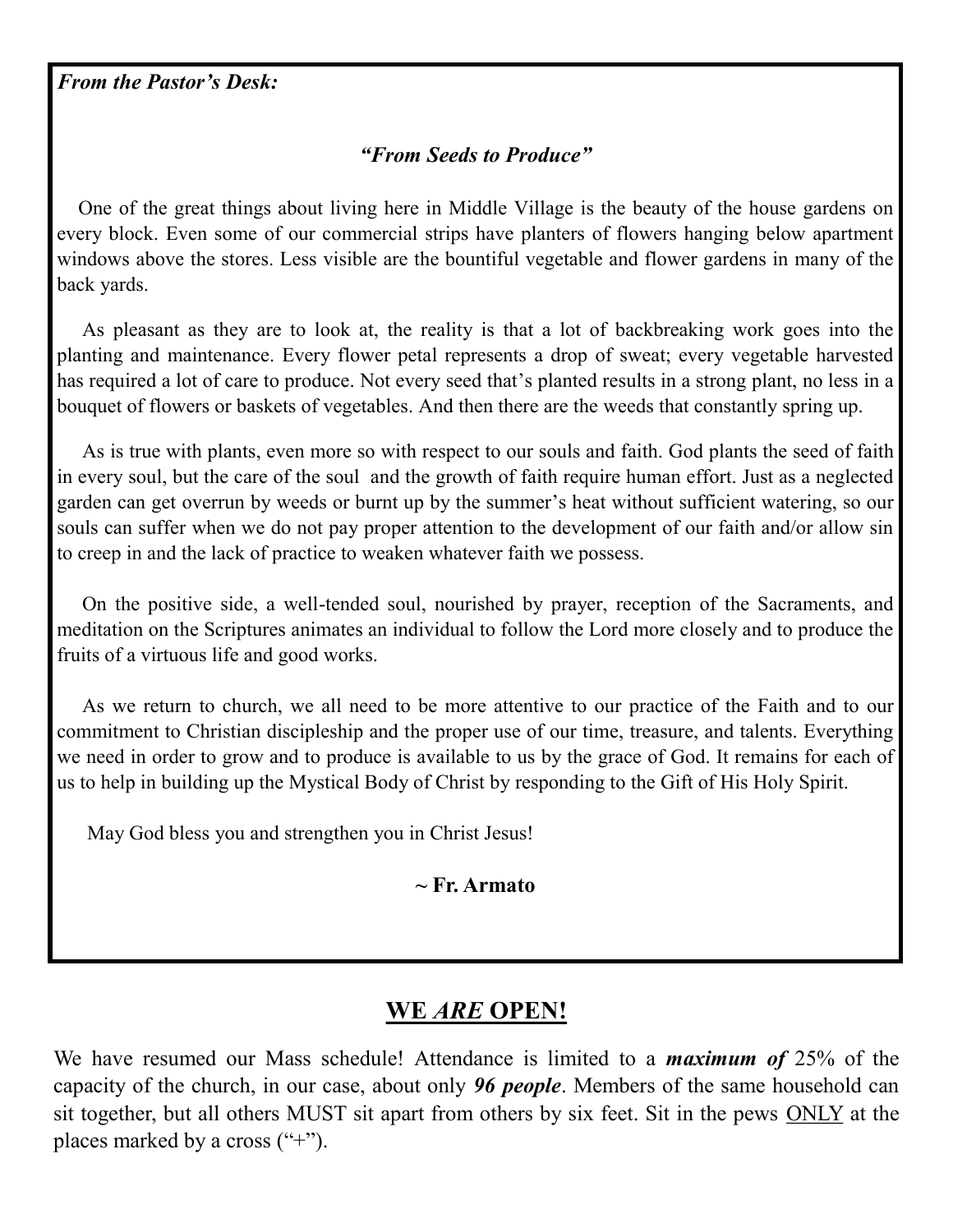#### **ANNUAL CATHOLIC APPEAL**

 The **2020** *Annual Catholic Appeal* campaign is underway. Our goal for this year has been set at \$80,015.

 With about 650 families registered in the Parish, it comes to an average donation of \$125 per family. Even in these difficult times, it's certainly not a burden if we **ALL** pitch in between now and Christmas. **So far, 111 families have pledged \$40,752 (50.9%). We're halfway toward our goal.**

 First come your own family needs, then those of the Parish. Finally, please consider your ACA responses to that we may continue to serve the needs of our Parish and diocese.

 Make your ACA pledges at the following website, if you have not received a donation request by mail: **www.annualcatholicappeal.org** 

## **BUILDING OUR DATA BASE**

 We have names, street addresses, and phone numbers, but very few email addresses on record. Help us to build up our database of email addresses so that we can communicate better, especially during this medical emergency. Just email us at:

#### **stmargaretmv@gmail.com**

 Include your first and last name and a brief note to let us know how you're doing. Share with us what you would like to see in the parish - whether spiritual, social, or other wise - once we are able to gather together again.

 We do NOT release this information to ANY third parties.

#### **PARISH FINANCES**

 Thanks to all of you who have sent in or dropped off your contributions using the envelopes mailed to you, or who have used weekly or monthly e-giving! Please continue to do so.

To use *Faith Direct* for e-giving, go to the icon on our website and follow the instructions to sign up; or you can go straight to the *Faith Direct* **website** and enter our parish code **NY299**. You can change your decision later on, as you wish.

As always, thanks for your generosity!

## **MONTHLY MEMORIAL MASS**

**HAS BEEN SUSPENDED UNTIL AUGUST.** 

## **ST. MARGARET GIFT SHOP**

**IS CLOSED UNTIL FURTHER NOTICE**

## **ST. MARGARET'S YONKERS EMPIRE CITY BUS TRIPS**

#### **HAVE BEEN POSTPONED UNTIL FURTHER NOTICE**

## **ST. VINCENT dePAUL PANTRY**

 Our St. Vincent DePaul pantry has to be restocked. Please bring your contribution of food, especially non-perishables, and place your donated items in the bin located by the center entrance to the main vestibule. You can also contribute grocery store gift cards, dropping them off at the rectory.

 The pantry is open on Wednesdays and Saturdays from 10am to 12Noon. Please observe social distancing as you wait.

#### **BAPTISMS**

 The celebration of the Sacrament of Baptism will resume next Sunday, July 19. We are taking requests now to register for baptizing children. Only one child will be baptized at a time, at two sessions (1:30 and 2:30) EACH Sunday until we clear the backlog of requests.

## **BLOOD DRIVE**

 The *NY Blood Center* will conduct a blood drive in the Parish Hall on Sunday, August 23. More information will follow shortly.